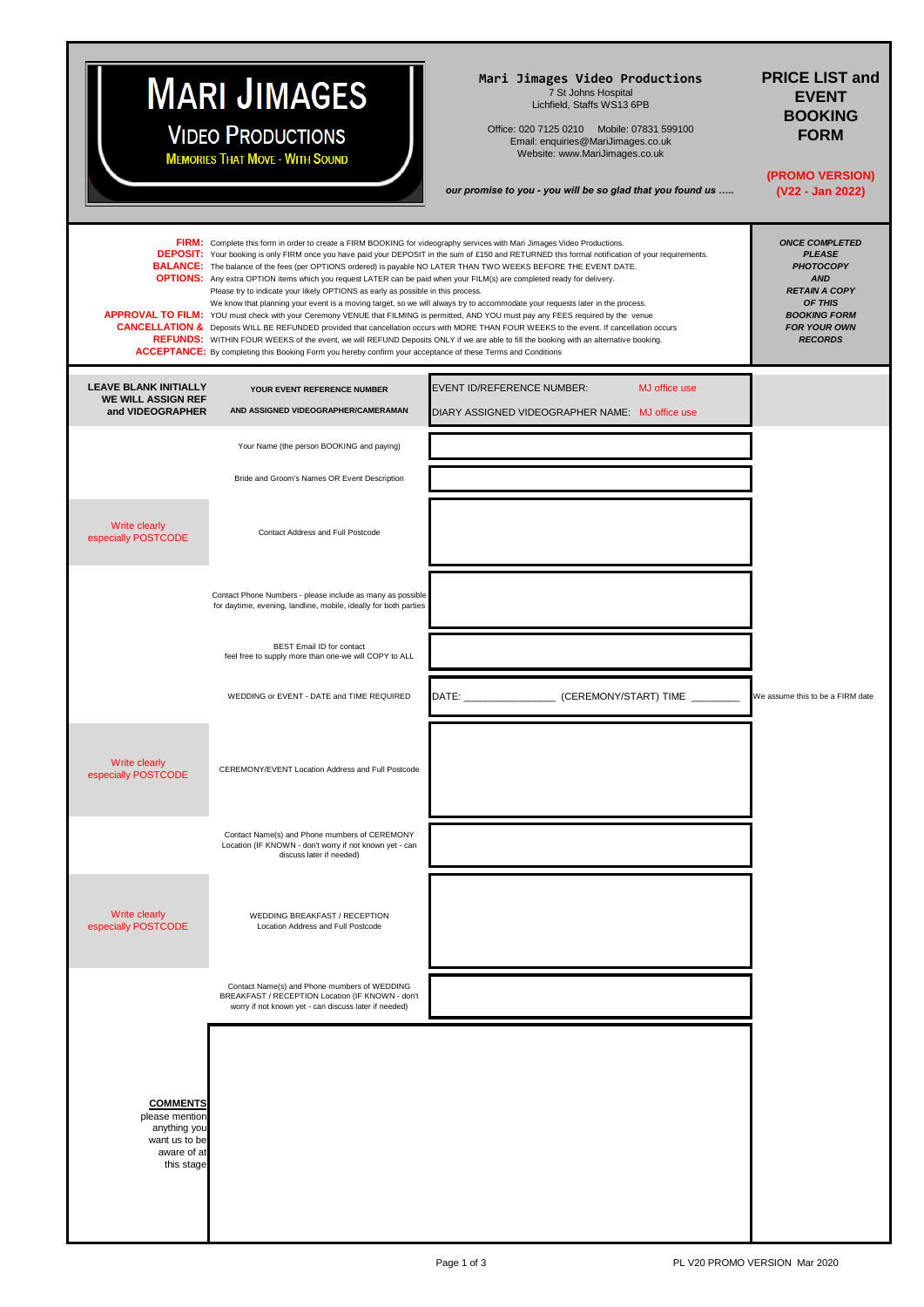## **PLEASE CHOOSE YOUR PACKAGE and OPTIONS BELOW**

| <b>ORDER</b>                                                                                                                                                                                                                                                                                                                                                      | <b>PRICE</b>                                  | <b>Description</b>                                                                                                                                                                                     | <b>Details</b>                                                                                                                                                                                                                                                                                                                                                                                                    | <b>AMOUNT PAYABLE</b> |  |  |
|-------------------------------------------------------------------------------------------------------------------------------------------------------------------------------------------------------------------------------------------------------------------------------------------------------------------------------------------------------------------|-----------------------------------------------|--------------------------------------------------------------------------------------------------------------------------------------------------------------------------------------------------------|-------------------------------------------------------------------------------------------------------------------------------------------------------------------------------------------------------------------------------------------------------------------------------------------------------------------------------------------------------------------------------------------------------------------|-----------------------|--|--|
| <b>CODE</b>                                                                                                                                                                                                                                                                                                                                                       | £420                                          |                                                                                                                                                                                                        |                                                                                                                                                                                                                                                                                                                                                                                                                   | (PLEASE COMPLETE)     |  |  |
| <b>MINI MALIST</b>                                                                                                                                                                                                                                                                                                                                                | (Promo Offer)<br>(Normally<br>£580)           | FILMING OF GUEST ARRIVALS, CEREMONY up until end<br>of PHOTO SHOOT<br>£420 PRICE is a TIME LIMITED special OFFER                                                                                       | 60-70 Minute MAIN FILM fully edited on 1x USB PLUS ALL Unedited Footage<br>Personalised CASE Printed with PHOTO(s)<br>Guest Arrivals, Ceremony, Photoshoot<br>Can optionally ADD 6-10 minute Video STILLS Photo Montage ending slideshow                                                                                                                                                                          | £                     |  |  |
| <b>FULL-MONTY</b>                                                                                                                                                                                                                                                                                                                                                 | £720<br>(Promo Offer)<br>(Normally<br>£1,120) | FULL MONTY ALL INCLUSIVE Promotional OFFER<br>FILMING PREP to FIRST DANCE and GUEST MESSAGES,<br>SECOND (static) CAMERA, plus short HIGHLIGHTS FILM<br>£720 PRICE is a TIME LIMITED VERY special OFFER | FULL MONTY includes ALL of our CORE OPTIONAL Services INCLUSIVE<br>Services included are:<br>60-70 Minute MAIN FILM fully edited on 1x USB<br>PLUS a SUPER-EDIT Highlights Film 15, 20, 25 or 30mins, PLUS ALL Unedited Footage<br>FILMING of PREP to FIRST DANCE, GUEST MESSAGES<br>Video STILLS Photo Montage 6-10mins ending slideshow<br>PLUS usage of Second CAM (static). TRAVEL costs included anywhere UK | £                     |  |  |
| <b>ESSENTIALS</b>                                                                                                                                                                                                                                                                                                                                                 | £540<br>(Promo Offer)<br>(Normally<br>£920)   | <b>ESSENTIALS PACKAGE Promotional OFFER</b><br>FILMING GUEST ARRIVALS to END OF SPEECHES<br>ADD ON any Service OPTIONS in the section below<br>£540 PRICE is a TIME LIMITED special OFFER              | 60-70 Minute MAIN FILM fully edited on 1x USB PLUS ALL Unedited Footage<br>Personalised CASE Printed with PHOTO(s)<br>Guest Arrivals, Ceremony, Reception, Speeches, and Cake (after Speeches)<br>Can optionally ADD 6-10 minute Video STILLS Photo Montage ending slideshow                                                                                                                                      | £                     |  |  |
| <b>SHORT</b> and<br><b>SWEET</b>                                                                                                                                                                                                                                                                                                                                  | £480<br>(Special<br>DEAL)                     | FILMING GUEST ARRIVALS through to FIRST DANCE<br><b>BUT FINAL FILM IS MAX 40mins</b><br>£480 PRICE is a TIME LIMITED special OFFER                                                                     | MAX 40 Minute length main film fully edited on 1x USB<br>This PACKAGE does NOT include Unedited Footage<br>Personalised CASE Printed with PHOTO(s)<br>Guest Arrivals, Ceremony, Reception, and Speeches, Cake Cutting to First Dance<br>Can optionally ADD 6-10 minute Video STILLS Photo Montage ending slideshow                                                                                                | £                     |  |  |
| OPT-A-BR                                                                                                                                                                                                                                                                                                                                                          | £75                                           | <b>BRIDAL PREP</b><br>(INCLUDED in Full Monty)                                                                                                                                                         | (Our "normal" arrival time is 1 HOUR before the Ceremony)<br>With this OPTION arrival will be ONE HOUR EARLIER to enable filming of Bride preparing<br>for the day<br>Can add another 5-10 minutes of content to the FILM running time                                                                                                                                                                            | £                     |  |  |
| OPT-A-GR                                                                                                                                                                                                                                                                                                                                                          | £65                                           | add GROOMS PREP<br>(INCLUDED in Full Monty)                                                                                                                                                            | Arrival an EXTRA 30 MINS EARLIER to include Groom's preparation (before Bride) IF<br>logistically possible with a SINGLE videographer<br>Can add another 5-10 minutes of content to the FILM running time                                                                                                                                                                                                         | £                     |  |  |
| OPT-CAM-2                                                                                                                                                                                                                                                                                                                                                         | £85                                           | SECOND CAMERA (INCLUDED in Full Monty)                                                                                                                                                                 | By prior arrangement we can shoot using TWO Video cameras to get more varied shots<br>from the day - 1 static on tripod + 1 roving hand-held                                                                                                                                                                                                                                                                      | £                     |  |  |
| OPT-FD                                                                                                                                                                                                                                                                                                                                                            | £70                                           | FIRST DANCE (INCL in Full Monty and Short&Sweet)                                                                                                                                                       | Filming through to the First Dance plus the following 20 minutes of party time.<br>Adds another 5-10 minutes to the FILM                                                                                                                                                                                                                                                                                          | £                     |  |  |
| OPT-CAMEO                                                                                                                                                                                                                                                                                                                                                         | £85                                           | <b>GUEST/CAMEO MESSAGES</b><br>(INCLUDED in Full Monty)                                                                                                                                                | Good wishes recorded in informal interviews with special friends and familiy<br>Can add another 5-10 minutes of content to the Film running time<br>(We need you to tell us WHO you would ideally like to do this)<br>(You need to check with the venue that there is somewhere quiet where we<br>can "set up" for this with tripod and lights etc)                                                               | £                     |  |  |
| OPT-SUPER                                                                                                                                                                                                                                                                                                                                                         | £90                                           | 15 or 20 or 25 or 30 MINUTE SUPER EDIT<br><b>Highlights Film</b><br>(INCLUDED in Full Monty)                                                                                                           | The whole day compressed to 15-30 mins on an extra Highlights Fly-by Film<br>THIS is the version that most of your friends will want to see first<br>Most people don't want to see an hour's epic - only your immediate family will<br>want to see the full monty. Best of both world's. The most difficult one for US to<br>edit, but where we shine most. We can also UPLOAD this to YouTube if you wish.       | £                     |  |  |
| OPT-SOCIAL                                                                                                                                                                                                                                                                                                                                                        | £45                                           | 2-5 Mins TRAILER for SOCIAL POSTING<br>(INCLUDED in Full Monty)                                                                                                                                        | The essential shots from the day in a GLIMPSE produced as a trailer/teaser for that wide<br>circle of family and friends who want a comprehensive TASTER of the day                                                                                                                                                                                                                                               | £                     |  |  |
| OPT-STILLS                                                                                                                                                                                                                                                                                                                                                        | £45                                           | 6-10 minute Video STILLS Photo Montage<br>(INCLUDED in Full Monty)                                                                                                                                     | We capture 25 STILLS every SECOND, so this can result in some super still shots even if<br>they are at a lower resolution to the PRO STILLS CAMERAS used by photographers.<br>Usually 90-120 stills are used to create a 6-10 mins slideshow set to music. The WHOLE<br>DAY - but just as STILLS not MOVIE. Great to end the main Film                                                                            | £                     |  |  |
| <b>TRAVEL CHARGES BY DISTANCE BAND</b>                                                                                                                                                                                                                                                                                                                            |                                               |                                                                                                                                                                                                        |                                                                                                                                                                                                                                                                                                                                                                                                                   |                       |  |  |
|                                                                                                                                                                                                                                                                                                                                                                   | <b>FREE</b>                                   | FULL MONTY package INCLUDES any UK Travel                                                                                                                                                              | If you choose Full Monty there will be NO added Travel charge                                                                                                                                                                                                                                                                                                                                                     |                       |  |  |
| OPT-TR-REG-A                                                                                                                                                                                                                                                                                                                                                      | <b>FREE</b>                                   | <b>TRAVEL - REGION A</b>                                                                                                                                                                               | NO travel charges for events within 25 miles radius from Lichfield/Birmingham                                                                                                                                                                                                                                                                                                                                     | £                     |  |  |
| OPT-TR-REG-B                                                                                                                                                                                                                                                                                                                                                      | £55                                           | <b>TRAVEL - REGION B</b>                                                                                                                                                                               | Travel up to 50 miles radius from Birmingham                                                                                                                                                                                                                                                                                                                                                                      | £                     |  |  |
| OPT-TR-REG-C                                                                                                                                                                                                                                                                                                                                                      | £70                                           | <b>TRAVEL - REGION C</b>                                                                                                                                                                               | Travel up to 70 miles radius from Birmingham                                                                                                                                                                                                                                                                                                                                                                      | £                     |  |  |
| OPT-TR-REG-D                                                                                                                                                                                                                                                                                                                                                      | £90                                           | <b>TRAVEL - REGION D</b>                                                                                                                                                                               | Travel up to 90 miles radius from Birmingham                                                                                                                                                                                                                                                                                                                                                                      | £                     |  |  |
| OPT-TR-REG-L                                                                                                                                                                                                                                                                                                                                                      | £120                                          | TRAVEL - REGION E - LONDON                                                                                                                                                                             | For LONDON area events there will be a travel charge PLUS any PARKING<br>charges, PLUS any congestion charges as incurred at cost                                                                                                                                                                                                                                                                                 | £                     |  |  |
| OPT-TR-SPEC                                                                                                                                                                                                                                                                                                                                                       | <b>QUOTE</b>                                  | TRAVEL - UK SPECIAL QUOTE                                                                                                                                                                              | For venues at greater distance we will provide a QUOTATION to include<br>Travel Fuel Costs, Travel Time Costs, and if needed Accommodation Costs                                                                                                                                                                                                                                                                  | £                     |  |  |
|                                                                                                                                                                                                                                                                                                                                                                   |                                               |                                                                                                                                                                                                        |                                                                                                                                                                                                                                                                                                                                                                                                                   |                       |  |  |
|                                                                                                                                                                                                                                                                                                                                                                   |                                               |                                                                                                                                                                                                        | GENERAL "OTHER" EVENT FILMING SERVICES - TIME BASED (e.g. anything non-Wedding, non-Party)                                                                                                                                                                                                                                                                                                                        |                       |  |  |
| Project Pricing below is DRIVEN by ATTENDANCE HOURS and LIKELY DURATION of CONTENT captured, and by LENGTH of final production required by Client.<br>1 edit-iteration is included in the pricing shown - additional iterations are chargeable.<br>TRAVEL charges per the schedule shown above MAY also apply (more than 25 miles radius from our Lichfield base) |                                               |                                                                                                                                                                                                        |                                                                                                                                                                                                                                                                                                                                                                                                                   |                       |  |  |
| 2HR-1CAM                                                                                                                                                                                                                                                                                                                                                          | £360                                          | 2 hours, 1 Cam                                                                                                                                                                                         | Final film production 5-30mins. (Longer up to 45mins +£80, up to 60mins +£145)                                                                                                                                                                                                                                                                                                                                    | £                     |  |  |
| 2HR-2CAM                                                                                                                                                                                                                                                                                                                                                          | £410                                          | 2 hours, 2 Cam, 1 Static                                                                                                                                                                               | Final film production 5-30mins. (Longer up to 45mins +£80, up to 60mins +£145)                                                                                                                                                                                                                                                                                                                                    | £                     |  |  |
| 2HR-3CAM                                                                                                                                                                                                                                                                                                                                                          | £450                                          | 2 hours, 3 Cam, 2 Static                                                                                                                                                                               | Final film production 5-30mins. (Longer up to 45mins +£80, up to 60mins +£145)                                                                                                                                                                                                                                                                                                                                    | £                     |  |  |
| 3HR-1CAM                                                                                                                                                                                                                                                                                                                                                          | £410                                          | 3 hours, 1 Cam                                                                                                                                                                                         | Final film production 5-30mins. (Longer up to 45mins +£80, up to 60mins +£145)                                                                                                                                                                                                                                                                                                                                    | £                     |  |  |
| 3HR-2CAM                                                                                                                                                                                                                                                                                                                                                          | £460                                          | 3 hours, 2 Cam, 1 Static                                                                                                                                                                               | Final film production 5-30mins. (Longer up to 45mins +£80, up to 60mins +£145)                                                                                                                                                                                                                                                                                                                                    | £                     |  |  |
| 3HR-2CAM                                                                                                                                                                                                                                                                                                                                                          | £500                                          | 3 hours, 3 Cam, 2 Static                                                                                                                                                                               | Final film production 5-30mins. (Longer up to 45mins +£80, up to 60mins +£145)                                                                                                                                                                                                                                                                                                                                    | £                     |  |  |
| 4HR-1CAM                                                                                                                                                                                                                                                                                                                                                          | £490                                          | 4 hours, 1 Cam                                                                                                                                                                                         | Final film production 5-30mins. (Longer up to 45mins +£80, up to 60mins +£145)                                                                                                                                                                                                                                                                                                                                    | £                     |  |  |
| 4HR-2CAM                                                                                                                                                                                                                                                                                                                                                          | £540                                          | 4 hours, 2 Cam, 1 Static                                                                                                                                                                               | Final film production 5-30mins. (Longer up to 45mins +£80, up to 60mins +£145)                                                                                                                                                                                                                                                                                                                                    | £                     |  |  |
| 4HR-3CAM                                                                                                                                                                                                                                                                                                                                                          | £580                                          | 4 hours, 3 Cam, 2 Static                                                                                                                                                                               | Final film production 5-30mins. (Longer up to 45mins +£80, up to 60mins +£145)                                                                                                                                                                                                                                                                                                                                    | £                     |  |  |
| 8HR-1CAM                                                                                                                                                                                                                                                                                                                                                          | £670                                          | 8 hours, 1 Cam                                                                                                                                                                                         | Final film production 5-30mins. (Longer up to 45mins +£80, up to 60mins +£145)                                                                                                                                                                                                                                                                                                                                    | £                     |  |  |
| 8HR-2CAM                                                                                                                                                                                                                                                                                                                                                          | £720                                          | 8 hours, 2 Cam, 1 Static                                                                                                                                                                               | Final film production 5-30mins. (Longer up to 45mins +£80, up to 60mins +£145)                                                                                                                                                                                                                                                                                                                                    | £                     |  |  |
| 8HR-3CAM                                                                                                                                                                                                                                                                                                                                                          | £760                                          | 8 hours, 3 Cam, 2 Static                                                                                                                                                                               | Final film production 5-30mins. (Longer up to 45mins +£80, up to 60mins +£145)                                                                                                                                                                                                                                                                                                                                    | £                     |  |  |
| DAY-1CAM                                                                                                                                                                                                                                                                                                                                                          | £820                                          | ABOVE 8 hours, 1 Cam                                                                                                                                                                                   | Final film production 5-30mins. (Longer up to 45mins +£80, up to 60mins +£145)                                                                                                                                                                                                                                                                                                                                    | £                     |  |  |
| OPT-MICS                                                                                                                                                                                                                                                                                                                                                          | £30                                           | RADIO MICS (up to 2)                                                                                                                                                                                   | AUDIO collection using LAPEL/RADIO microphones (2 mics will be provided)                                                                                                                                                                                                                                                                                                                                          | £                     |  |  |
| OPT-LIGHTS                                                                                                                                                                                                                                                                                                                                                        | £55                                           | <b>STUDIO LIGHTING SET</b>                                                                                                                                                                             | Tripod mounted Studio Lighting Set with up to 2 lights. (On-CAM lighting also used)                                                                                                                                                                                                                                                                                                                               | £                     |  |  |
| OPT-FOOT                                                                                                                                                                                                                                                                                                                                                          | £45                                           | RAW FOOTAGE extra FILM                                                                                                                                                                                 | Provides ALL footage, raw, as shot, unedited                                                                                                                                                                                                                                                                                                                                                                      | £                     |  |  |
| OPT-PLAN                                                                                                                                                                                                                                                                                                                                                          | £140                                          | PRE-MEETING to PLAN SHOOT                                                                                                                                                                              | IF NEEDED - a pre-meeting of 1 to 2 hours to script the required content and objectives for<br>result.                                                                                                                                                                                                                                                                                                            | £                     |  |  |
| OPT-EDITIT                                                                                                                                                                                                                                                                                                                                                        | £140                                          | <b>EDIT INTERATION</b>                                                                                                                                                                                 | ONE edit iteration is INCLUDED, additional iterations are chargeable per iteration                                                                                                                                                                                                                                                                                                                                | £                     |  |  |